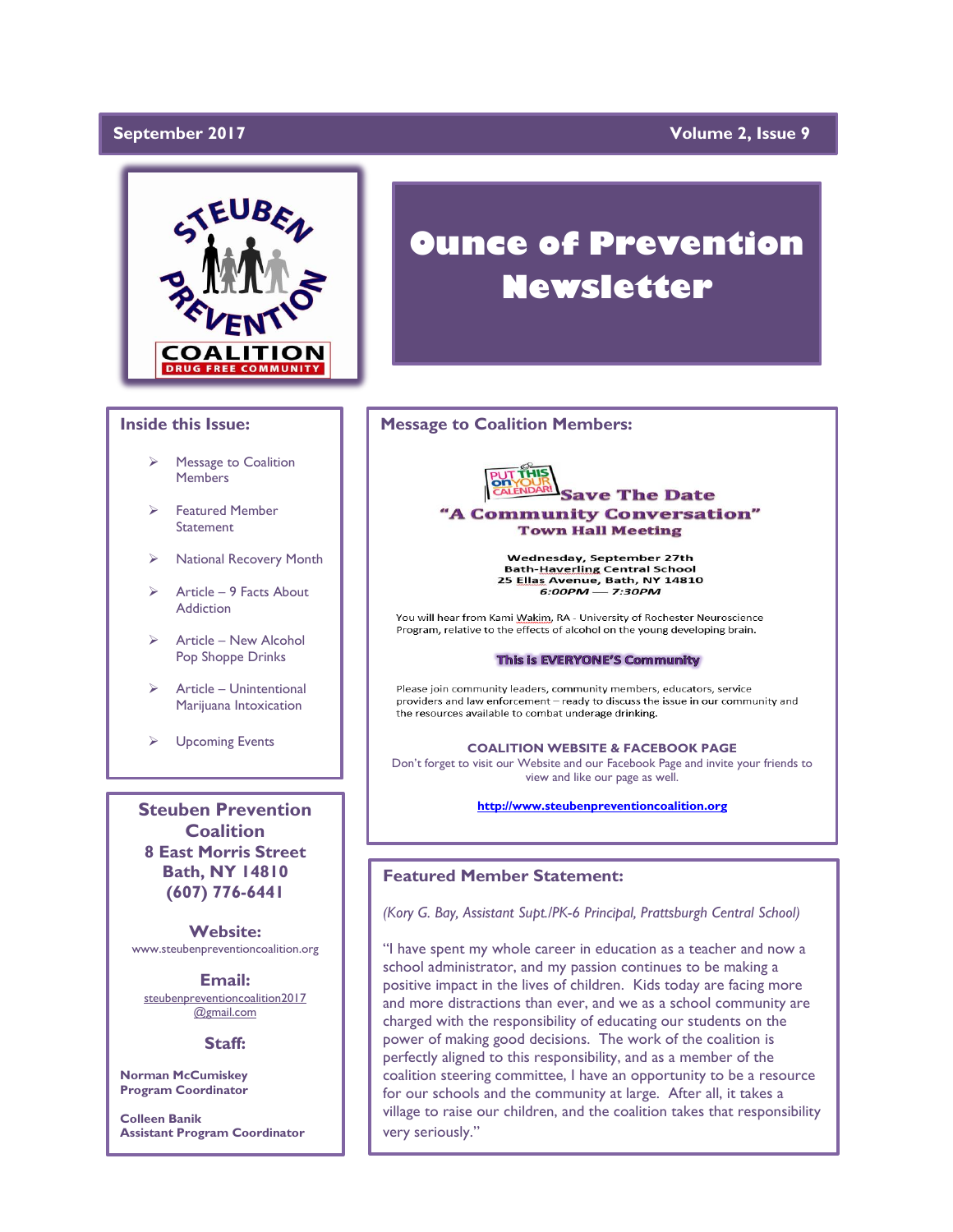#### **September 2017 Page 2 Page 2 Page 2 Volume 2, Issue 9**

### **September is National Recovery Month**

National Recovery Month (Recovery Month) is a national observance held every September to educate Americans that substance use treatment and mental health services can enable those with a mental and/or substance use disorder to live a healthy and rewarding life. Recovery Month celebrates the gains made by those in recovery, just as we celebrate health improvements made by those who are managing other health conditions such as hypertension, diabetes, asthma, and heart disease. The observance reinforces the positive message that behavioral health is essential to overall health, prevention works, treatment is effective, and people can and do recover.

Now in its 27th year, Recovery Month highlights the achievements of individuals who have reclaimed their lives in long-term recovery and honors the treatment and recovery service providers who make recovery possible. Recovery Month also promotes the message that recovery in all of its forms is possible and encourages citizens to take action to help expand and improve the availability of effective prevention, treatment, and recovery services for those in need.





[www.steubenpreventioncoalition.org](http://www.steubenpreventioncoalition.org/)

### **Article: 9 Facts About Addiction People Usually Get Wrong**

#### *Partnership for Drug-Free Kids July 18, 2017*

There's a lot of stigma and misunderstanding with substance use disorders, treatment and recovery. But you should never let social judgment stand in the way of getting your child the help he or she needs and deserves. Here are nine facts to know so you can be better prepared to help your child.

#### **Substance use changes the brain, which can make drug use compulsive.**

Fact 1: An adolescent may start out doing drugs occasionally or may be prescribed medicine by a doctor. Over time, continued use rewires the brain to compulsively seek substances, despite negative consequences. With opioids, a person may initially like the euphoria, but soon, the drug is needed just to feel "normal" and not get sick from withdrawal.

#### **Expecting your child to "just quit" cold turkey is unrealistic.**

**Fact 2:** Changing substance use behavior is a process. In the beginning your child may not think there is a problem. Next, she or he may realize it's a problem, but feel conflicted about addressing it. The she or he may need to figure out how to deal with it and take steps in a healthier direction, including getting professional help, changing friends, learning drug refusal skills and more.

#### **Intervening early is more effective than waiting for "rock bottom".**

**Fact 3:** Because behavior is a process, instead of letting your child hit their lowest point, it's important to help right away. And it is much easier to help when they are still engaged in school or work, have social supports and interested in sports or hobbies. In other words, they have structure, purpose and social connections – scaffolding needed for a good outcome.

#### **Your child can be ambivalent about treatment and it can still be effective.**

Fact 4: While some welcome the opportunity for treatment, most will be conflicted about stopping their substance use. Studies show those who enter drug treatment programs as a result of loving pressure do comparatively better in treatment, regardless of the reason they sought treatment in the first place.

#### **Relapse is common and represents a learning opportunity.**

Fact 5: Relapse doesn't mean that treatment hasn't worked. As with all chronic diseases, many people have one or more relapses before achieving longlasting recovery. Relapses happen both when the person is doing well or when struggling, and can serve as a learning opportunity to identify what triggered the relapse – and to find ways to address it for the future.

#### **Positive behavior and communication skills are more effective than punishment.**

**Fact 6:** Addiction is a brain disease and needs family support as with any other chronic illness. Shaming, detaching or punishing often backfires, with kids spiraling further into risky substance use and isolation. What does work is reinforcing positive behaviors, finding healthy activities that compete with your child's use and letting him or her experience natural consequences. Coupled with empathy and compassion, this approach (known as CRAFT) is a scientifically-proven way to help parents change their child's substance use.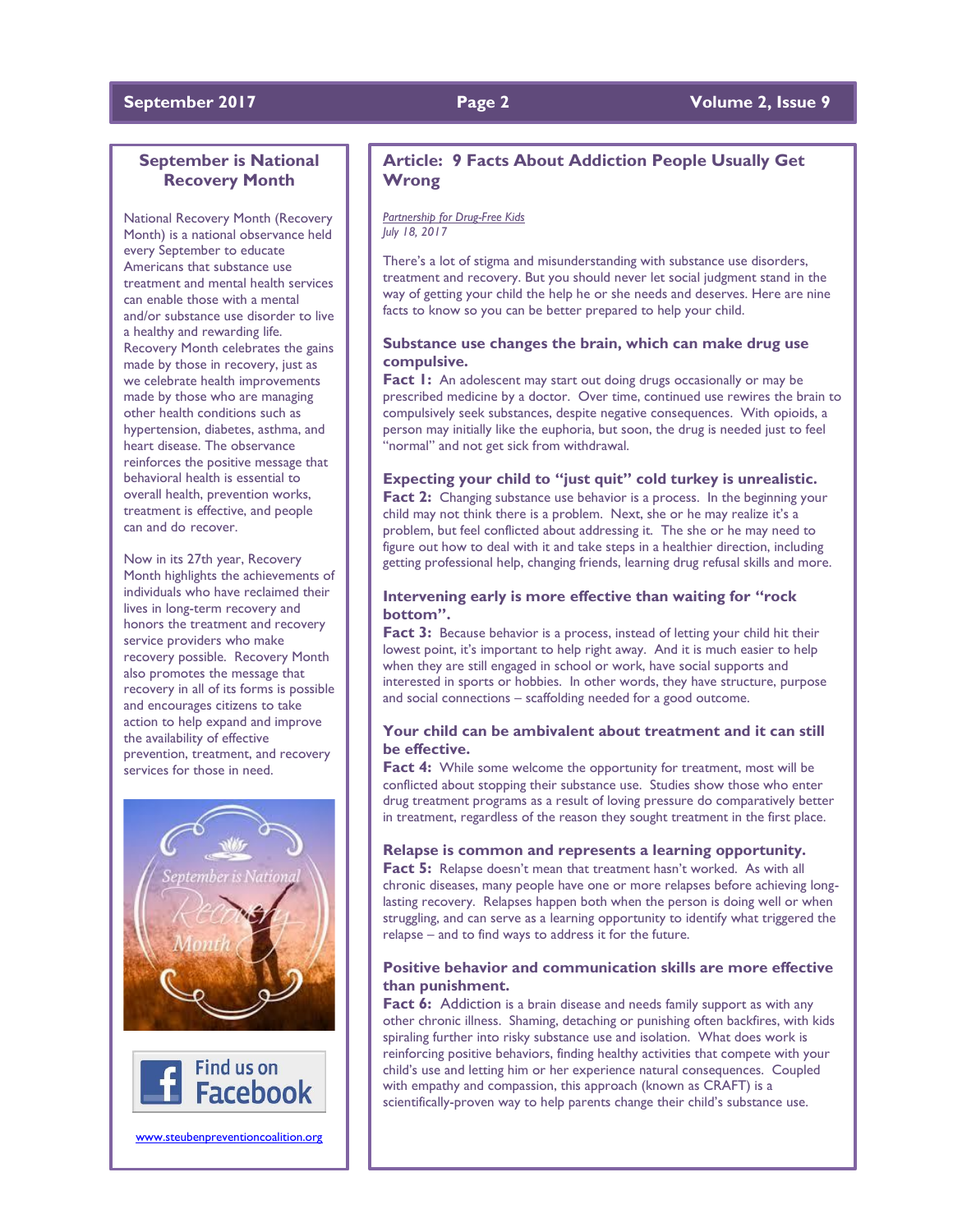### **Article: New Alcohol Pop Shoppe Drinks Raise Concern About Youth Appeal**

*Tall Cop Says Stop August 2017* 

Update Some experts are raising concerns about new alcoholic Pop Shoppe drinks at the LCBO, saying their bright packaging and familiar logo could make them appealing to youth.

New alcoholic Pop Shoppe beverages are sweetening LCBO shelves this summer, but some experts on alcohol policy are worried that the drink could be particularly attractive to youth.

The Pop Shoppe, a Canadian brand that sells retro-style soda in glass bottles, launched a "Hard Cream Soda" and a "Lime Ricky Hard Soda" this spring, with a seven per cent alcohol content.

The sweet, vodka-based drinks come in brightly coloured tall cans featuring the classic Pop Shoppe logo.

It isn't the first brand to have a spinoff alcoholic beverage — Snapple has a "spiked" iced tea, for example, and Hires Root Beer makes a vodka beverage.

Ashley Wettlaufer, research coordinator at the Centre for Addiction and Mental Health, said the Pop Shoppe drinks have a "very concerning" potential to appeal to youth.

She pointed to the colourful, cartoonlike label, sugary taste and familiar "Pop Shoppe" logo — a soda brand many adolescents may already know and drink.

Norman Giesbrecht, a CAMH scientist who specializes in alcohol policy, said he also imagines a scenario where a child might mistake the hard soda for regular pop.

"It's inappropriate and risky marketing," he said. "I'm just baffled why this product was approved."



## **Article: 9 Facts (Continued)**

#### **Finding an effective approach for treatment can mean investigating different doctors or programs before finding a "good match".**

**Fact 7:** The best programs give a screening and in-depth assessment of your child by a qualified professional versed in addiction and mental health. They will develop an individual treatment plan and combine methods tailored to address your child's specific needs. But don't be discouraged if the first program you investigate is not a good fit – keep exploring other options.

#### **Medication-assisted treatment, coupled with counseling, is the preferred treatment for heroin and other opioids.**

Fact 8: Taking medication for an opioid addiction is like taking medication for any other chronic disease, like diabetes or asthma. Numerous studies have shown that medications can reduce cravings, relapses and overdoses when taken as prescribed.

#### **Many people struggling with substance use require longer-term and/or repeated treatment.**

**Fact 9:** Because a drug problem can include relapses, going through treatment once may not be sufficient to keep you child drug free. Each treatment episode allows them to be abstinent for a period of time while learning new coping skills – bu tit may take time. Know the treatment options available so that you can make the best choice for your child's path to recovery.

<https://drugfree.org/parent-blog/9-facts-about-addiction-people-usually-get-wrong/>

#### **Stress and Drug Use: What Every Parent Should Know**

We all have stress in our lives. When it comes to your teens, you know that school (like homework, tests, SATs, college applications) combined with juggling social media and after-school activities is one of the biggest sources — and you want to make sure that it doesn't lead them to unhealthy behaviors to help cope.

Stress can be a motivator, but it also can produce negative feelings and, unfortunately, increase the possibility that a teen will use drugs. When people are under stress, the brain releases cortisol, the stress hormone. Over time and under chronic stress, parts of the brain that are related to memory or learning are negatively affected by the presence of cortisol. Interestingly, some of these areas of the brain are the same parts impacted by drug use and addiction [1]. In reality, your child's brain is still developing until age 25, and stress can damage parts of the brain that can make your child more vulnerable to drug addiction, in the same way that early use of drugs can [2].

It's not a new concept that stress can lead to drug use and addiction  $-$  far from it  $$ but it's something that many parents don't necessarily associate with school and the good intentions that they have for their kids. Abusing drugs not prescribed to them, like prescription stimulants, act on the "reward center" in your child's brain, releasing euphoric chemicals like dopamine and serotonin. In time, they can cause the brain to rely on drugs to keep those chemicals flowing. While drugs might make your child temporarily feel respite, in the long run, misusing drugs actually makes stress more pronounced [3].

Unfortunately, those exposed to chronic stress are more likely to use substances in an attempt to relax or "power through" the stress, so it's important that your child knows how to use healthy coping mechanisms instead to deal with the pressures he or she faces [4].